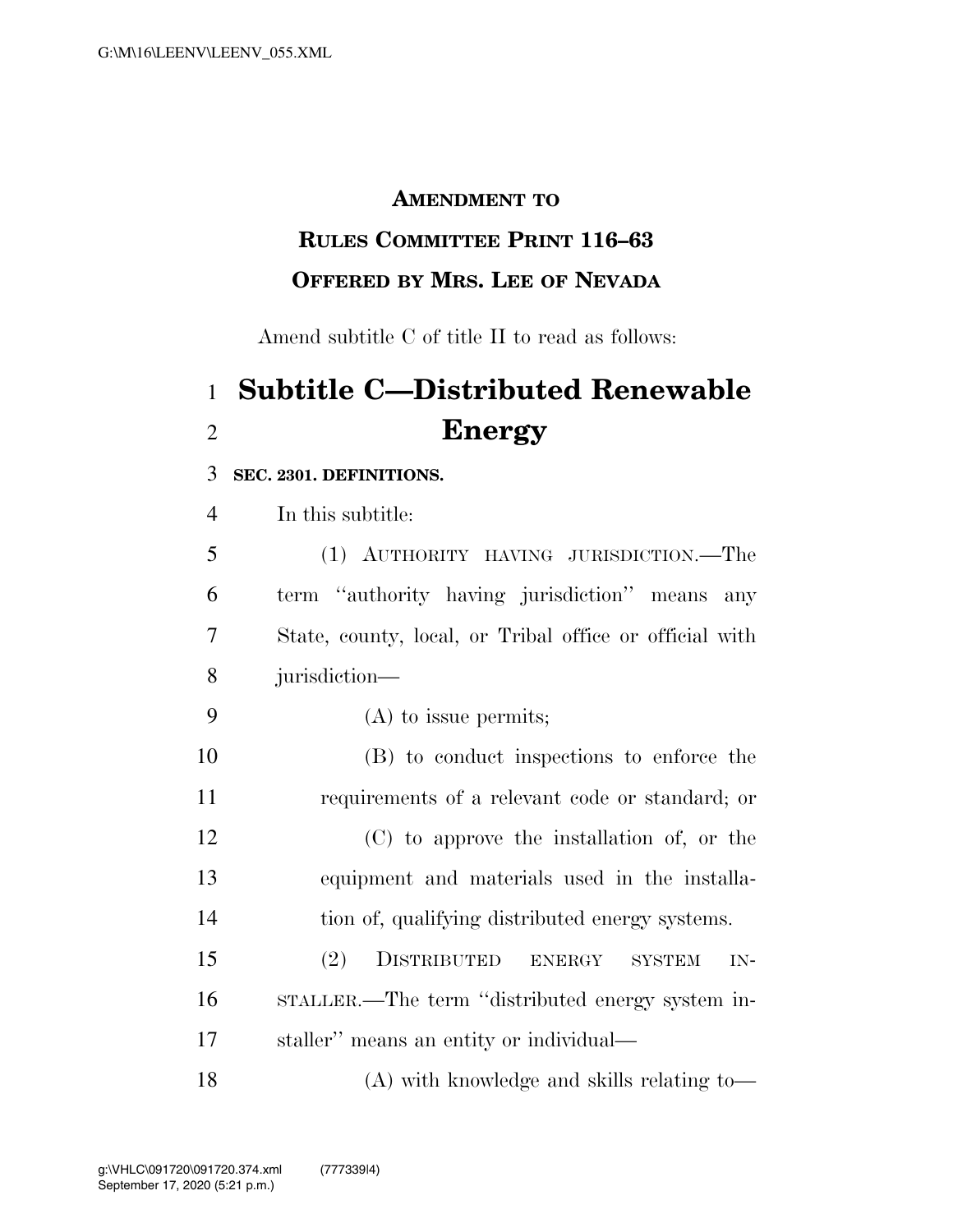| $\mathbf{1}$   | (i) the construction and operation of                |
|----------------|------------------------------------------------------|
| $\overline{2}$ | the equipment used in qualifying distrib-            |
| 3              | uted energy systems; and                             |
| $\overline{4}$ | (ii) the installation of qualifying dis-             |
| 5              | tributed energy systems; and                         |
| 6              | (B) that has employed safety training to             |
| 7              | recognize and avoid the hazards involved in con-     |
| 8              | structing, operating, and installing qualifying      |
| 9              | distributed energy systems.                          |
| 10             | (3) QUALIFYING DISTRIBUTED ENERGY SYS-               |
| 11             | TEM.—The term "qualifying distributed energy sys-    |
| 12             | tem" means any equipment or materials installed in,  |
| 13             | on, or near a residential, commercial, or industrial |
| 14             | building to support onsite or local energy use, in-  |
| 15             | $cluding$ —                                          |
| 16             | (A) to generate electricity from distributed         |
| 17             | renewable energy sources, including from-            |
| 18             | (i) solar photovoltaic modules or simi-              |
| 19             | lar solar energy technologies;                       |
| 20             | (ii) wind power systems; and                         |
| 21             | (iii) hydrogen electrolysis and fuel cell            |
| 22             | systems;                                             |
| 23             | (B) to store and discharge electricity from          |
| 24             | batteries with a capacity of at least 2 kilowatt     |
| 25             | hours;                                               |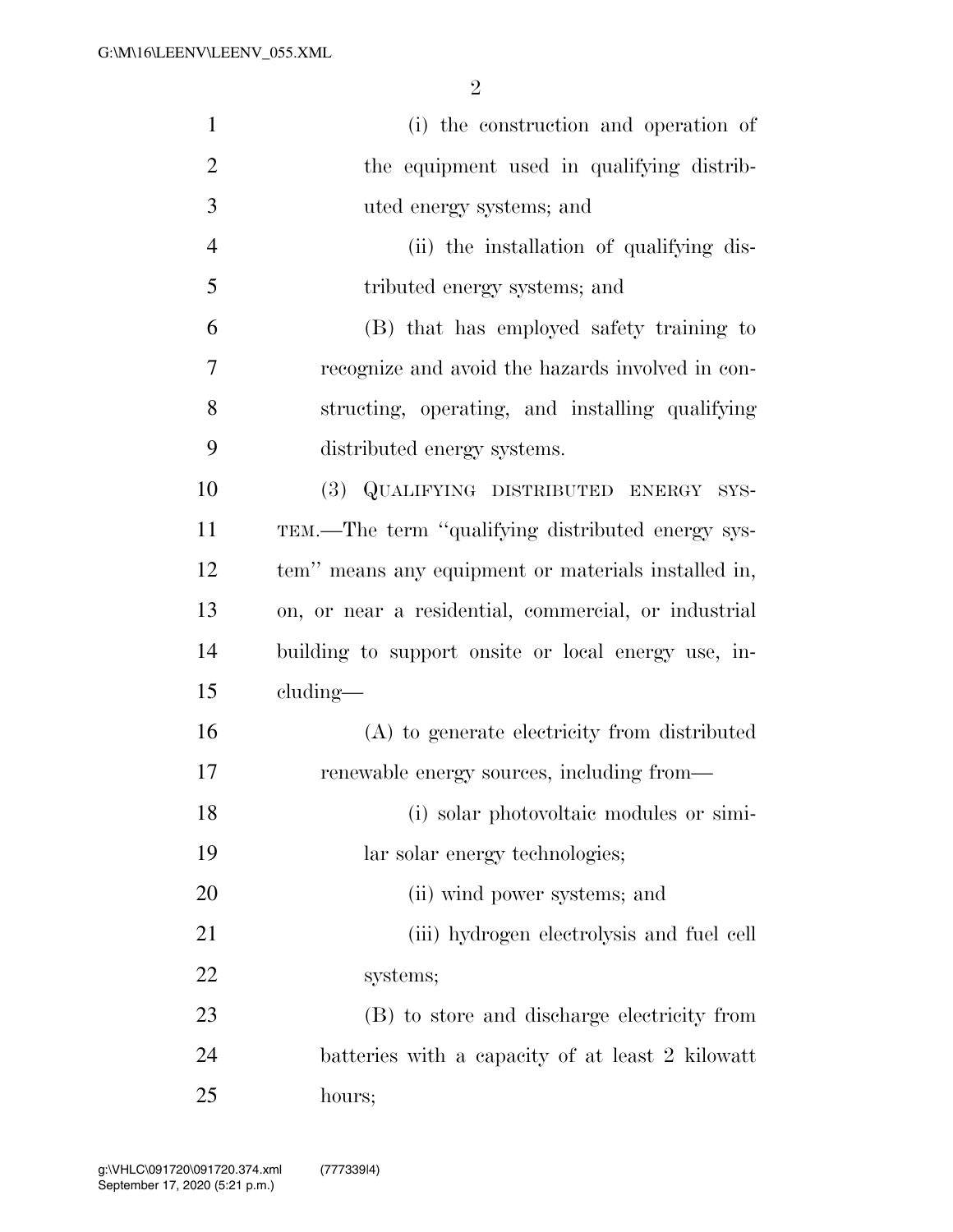| $\mathbf{1}$   | (C) to charge a plug-in electric drive vehi-                  |
|----------------|---------------------------------------------------------------|
| $\overline{2}$ | cle at a power rate of at least 2 kilowatts;                  |
| 3              | (D) to refuel a fuel cell electric vehicle; or                |
| $\overline{4}$ | (E) to generate electricity from fuel cell                    |
| 5              | systems with a capacity of at least 2 kilowatt                |
| 6              | hours.                                                        |
| 7              | (4) SECRETARY.—The term "Secretary" means                     |
| 8              | the Secretary of Energy.                                      |
| 9              | SEC. 2302. ESTABLISHMENT OF PROGRAM TO FACILITATE             |
| 10             | VOLUNTARY STREAMLINED PROCESS<br><b>FOR</b>                   |
| 11             | LOCAL PERMITTING OF QUALIFYING DIS-                           |
| 12             | TRIBUTED ENERGY SYSTEMS.                                      |
| 13             | (a) IN GENERAL.—Not later than 180 days after the             |
| 14             | date of enactment of this Act, the Secretary, in consulta-    |
| 15             | tion with trade associations and other entities representing  |
| 16             | distributed energy system installers and organizations rep-   |
| 17             | resenting State, local, and Tribal governments engaged in     |
|                | 18 permitting, shall establish and carry out a program to es- |
| 19             | tablish a voluntary streamlined permitting process for        |
| 20             | local permitting and inspection of qualifying distributed     |
| 21             |                                                               |
|                | energy systems, in concert with relevant national con-        |
| 22             | sensus-based codes and specifications and standards ref-      |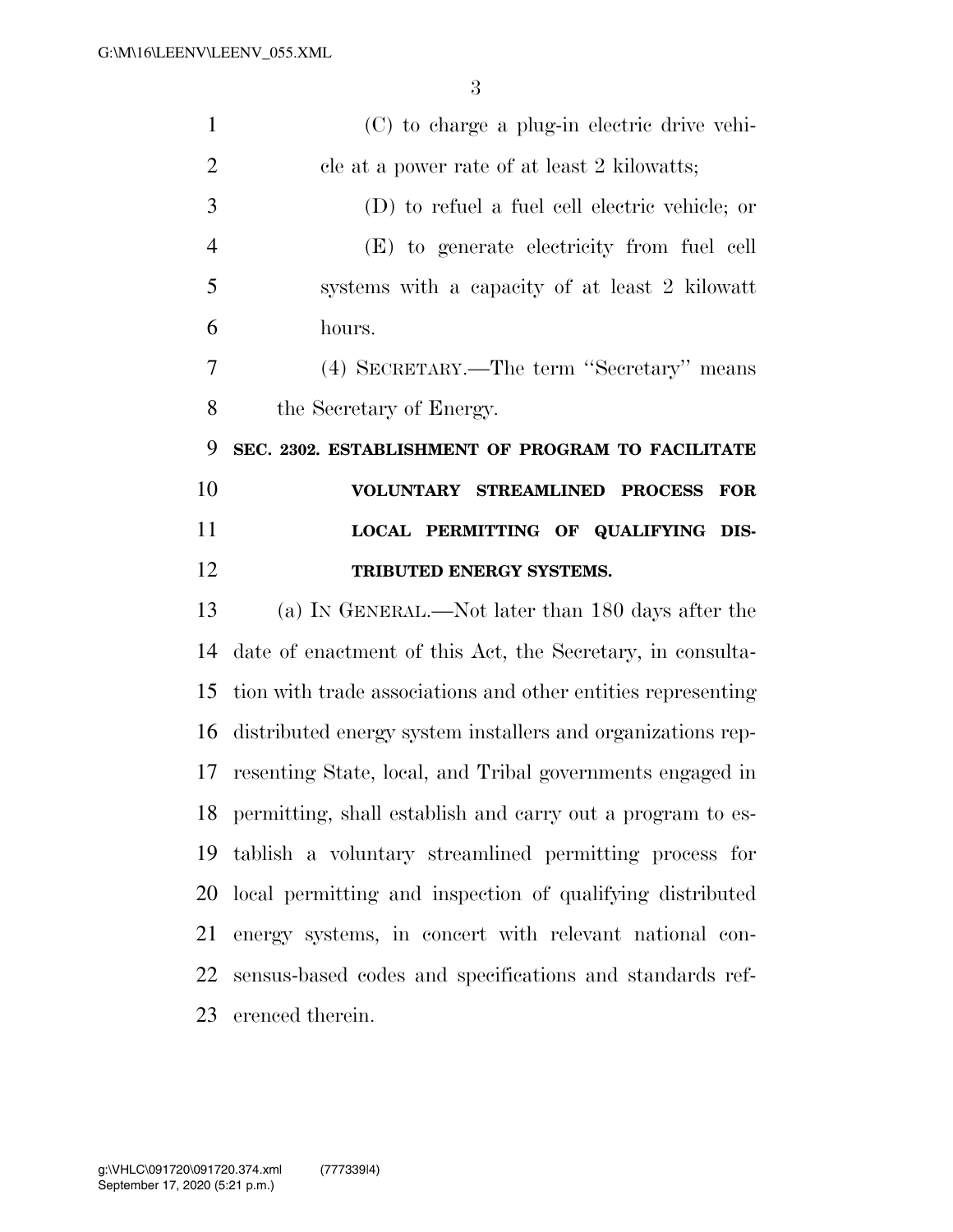(b) ACTIVITIES OF THE PROGRAM.—In carrying out the program established under subsection (a), the Sec-retary shall—

 (1) facilitate the development and maintenance of a streamlined permitting process that includes a national online permitting platform for expediting, standardizing, and streamlining permitting, that au- thorities having jurisdiction may use to receive, re- view, and approve permit applications relating to qualifying distributed energy systems; (2) establish a model expedited permit-to-build protocol for qualifying distributed energy systems;

 (3) provide technical assistance to authorities having jurisdiction on using and adopting—

 (A) the streamlined permitting process de-scribed in paragraph (1); and

 (B) the model expedited permit-to-build protocol described in paragraph (2);

 (4) develop and maintain a voluntary national inspection protocol integrated with the national on- line permitting system described in paragraphs (1) and (2) and related tools to expedite, standardize, and streamline the inspection of qualifying distrib-uted energy systems, including—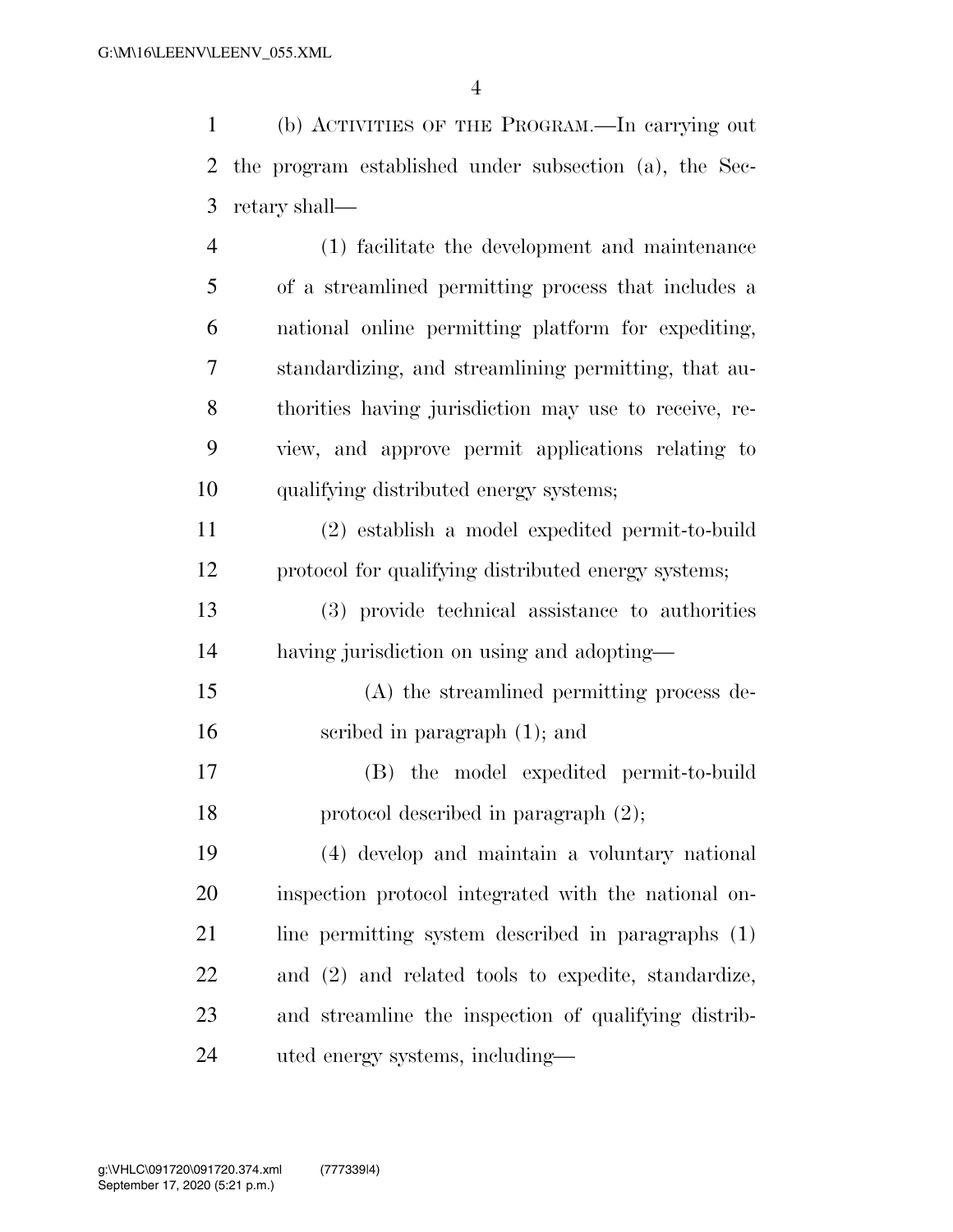| $\mathbf{1}$   | (A) by investigating the potential for using           |
|----------------|--------------------------------------------------------|
| $\overline{2}$ | remote inspections; and                                |
| 3              | (B) by investigating the potential for sam-            |
| $\overline{4}$ | ple-based inspection for distributed energy sys-       |
| 5              | tem installers with a demonstrated track record        |
| 6              | of high-quality work; and                              |
| 7              | (5) take any other action to expedite, stand-          |
| 8              | ardize, streamline, or improve the process for per-    |
| 9              | mitting, inspecting, or interconnecting qualifying     |
| 10             | distributed energy systems.                            |
| 11             | (c) SUPPORT SERVICES.—The Secretary shall—             |
| 12             | (1) provide technical assistance to authorities        |
| 13             | having jurisdiction, any administrator of a national   |
| 14             | online permitting platform, government software        |
| 15             | providers, and any other entity determined appro-      |
| 16             | priate by the Secretary in carrying out the activities |
| 17             | described in subsection (b); and                       |
| 18             | $(2)$ provide such financial assistance as the Sec-    |
| 19             | retary determines appropriate from any funds appro-    |
| 20             | priated to carry out this subtitle.                    |
| 21             | SEC. 2303. DISTRIBUTED ENERGY OPPORTUNITY COMMU-       |
| 22             | NITIES.                                                |
| 23             | (a) IN GENERAL.—The Secretary shall recognize and      |
| 24             | certify certain communities as "Distributed Energy Op- |
| 25             | portunity Communities".                                |